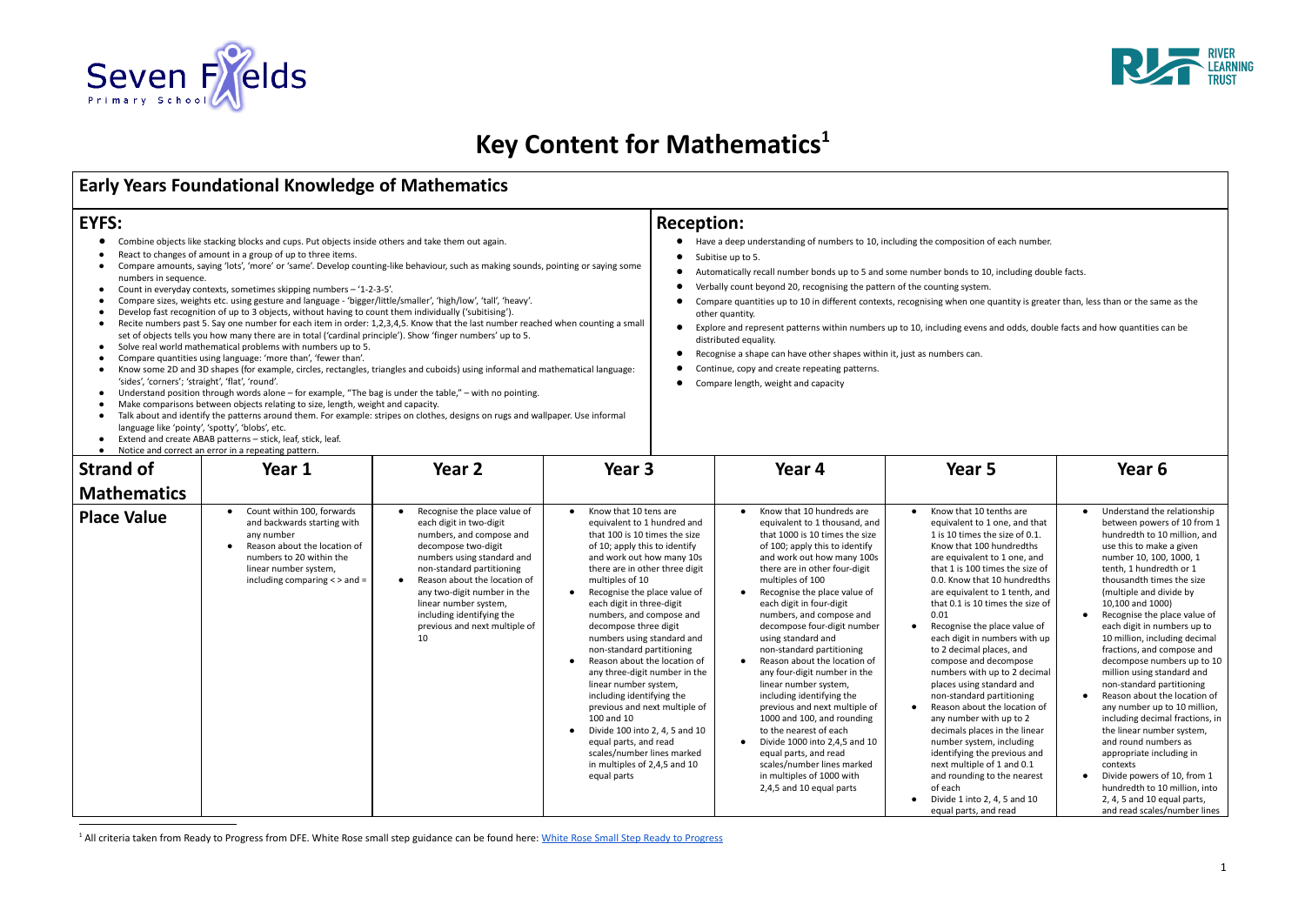|                                           |                                                                                                                                                                                                                                                                                                                               |                                                                                                                                                                                                                                                                                                                                                                                                                                                                                                                       |                                                                                                                                                                                                                                                                                                                                                                                                                                                                        |                                                                                                                                                                                                                                                                                                                                                                                                                                                                     | scales/number lines marked<br>in units of 1 with 2, 4, 5 and<br>10 10 equal parts<br>Convert between units f<br>$\bullet$<br>measure, including using<br>common decimals and<br>fractions                                                                                                                                                                                                                                                                                                                                                                                                                        | with labelled intervals divided<br>into 2,4,5 and 10 equal parts                                                                                                                                                                                                                                                                                                                                                                                                                                                     |
|-------------------------------------------|-------------------------------------------------------------------------------------------------------------------------------------------------------------------------------------------------------------------------------------------------------------------------------------------------------------------------------|-----------------------------------------------------------------------------------------------------------------------------------------------------------------------------------------------------------------------------------------------------------------------------------------------------------------------------------------------------------------------------------------------------------------------------------------------------------------------------------------------------------------------|------------------------------------------------------------------------------------------------------------------------------------------------------------------------------------------------------------------------------------------------------------------------------------------------------------------------------------------------------------------------------------------------------------------------------------------------------------------------|---------------------------------------------------------------------------------------------------------------------------------------------------------------------------------------------------------------------------------------------------------------------------------------------------------------------------------------------------------------------------------------------------------------------------------------------------------------------|------------------------------------------------------------------------------------------------------------------------------------------------------------------------------------------------------------------------------------------------------------------------------------------------------------------------------------------------------------------------------------------------------------------------------------------------------------------------------------------------------------------------------------------------------------------------------------------------------------------|----------------------------------------------------------------------------------------------------------------------------------------------------------------------------------------------------------------------------------------------------------------------------------------------------------------------------------------------------------------------------------------------------------------------------------------------------------------------------------------------------------------------|
| <b>Number Facts</b>                       | Develop fluency in addition<br>and subtraction facts within<br>10<br>Count forwards and<br>backwards in multiples of 2, 5<br>and 10 up to 10 multiples<br>beginning with any multiple,<br>and count forwards and<br>backwards through the odd<br>numbers                                                                      | Secure fluency in addition<br>and subtraction facts within<br>10, through continued<br>practice                                                                                                                                                                                                                                                                                                                                                                                                                       | Secure fluency in addition<br>and subtraction facts that<br>bridge 10, through continued<br>practice<br>Recall multiplication facts,<br>$\bullet$<br>and corresponding division<br>facts in the 10,5,2,4 and 8<br>times table, and recognise<br>products in these<br>multiplication tables as<br>multiples of the<br>corresponding number<br>Apply place value knowledge<br>$\bullet$<br>to known additive and<br>multiplicative number facts<br>(scaling facts by 10) | Recall multiplication and<br>division facts up to 12x12,<br>and recognise products in<br>multiplication tables as<br>multiples of the<br>corresponding number<br>Solve division problems, with<br>two-digit dividends and one<br>digit divisors, that involve<br>remainders, and interpret<br>remainders appropriately<br>according to the context<br>Apply place-value knowledge<br>to known additive and<br>multiplicative number facts<br>(scaling facts by 100) | Secure fluency in<br>$\bullet$<br>multiplication table facts, and<br>corresponding division facts<br>through continued practice<br>Apply place value knowledge<br>$\bullet$<br>to known additive and<br>multiplicative number facts<br>(scaling facts by 1 tenth or 1<br>hundredth)                                                                                                                                                                                                                                                                                                                              | $\bullet$                                                                                                                                                                                                                                                                                                                                                                                                                                                                                                            |
| <b>Addition and</b><br><b>Subtraction</b> | Compose numbers to 10 from<br>2 parts, and partition<br>numbers to 10 into parts,<br>including recognising odd and<br>even numbers<br>Read, write and interpret<br>$\bullet$<br>equations containing<br>addition, subtraction and<br>equals symbols and relate<br>additive expressions and<br>equations to real life contexts | Add and subtract across 10<br>Recognise the subtraction<br>$\bullet$<br>structure of 'difference' and<br>answer questions of the<br>form, 'How many more?'<br>Add and subtract within 100<br>$\bullet$<br>by applying related one-digit<br>addition and subtraction<br>facts: add and subtract only<br>ones or only tens to/from a<br>two digit number<br>Add and subtract within 100<br>$\bullet$<br>by applying related one digit<br>addition and subtraction<br>facts: add and subtract any 2<br>two digit numbers | calculate complements to<br>100<br>Add and subtract up to<br>$\bullet$<br>three-digit numbers using<br>columnar methods<br>Manipulate the additive<br>$\bullet$<br>relationship: Understand the<br>inverse relationship between<br>addition and subtraction, and<br>how both related to the<br>part-whole structure.<br>Understand and use the<br>commutative property of<br>addition, and understand the<br>related property for<br>subtraction                       |                                                                                                                                                                                                                                                                                                                                                                                                                                                                     |                                                                                                                                                                                                                                                                                                                                                                                                                                                                                                                                                                                                                  | <b>Addition and Subtraction/</b><br><b>Multiplication and Division</b><br>Understand that 2 numbers<br>can be related additively or<br>multiplicatively, and quantify<br>additive and multiplicative<br>relationships<br>Use a given additive or<br>multiplicative calculation to<br>derive or complete a related<br>calculation, using arithmetic<br>properties, inverse<br>relationships, and place-value<br>understanding<br>Solve problems involving ratio<br>relationships<br>Solve problems with 2<br>unknowns |
| Multiplication<br>and Division            |                                                                                                                                                                                                                                                                                                                               | Recognise repeated addition<br>contexts, representing them<br>with multiplication equations<br>and calculating the product,<br>within the 2, 5 and 10 times<br>tables<br>Relate grouping problems<br>where the number of groups<br>is unknown to multiplication<br>equations with a missing<br>facts, and to division<br>equations                                                                                                                                                                                    | Apply known multiplication<br>$\bullet$<br>and division facts to solve<br>contextual problems with<br>different structures, including<br>quotative and partitive<br>division                                                                                                                                                                                                                                                                                           | $\bullet$<br>Multiply and divide whole<br>numbers by 10 and 100<br>(keeping to whole number<br>quotients); understand this as<br>equivalent to making a<br>number 10 or 100 times the<br>size<br>Manipulate multiplication<br>and division equations, and<br>understand and apply the<br>commutative property of<br>multiplication<br>Understand and apply the<br>$\bullet$<br>distributive property of<br>multiplication                                           | • Multiply and divide numbers<br>by 10 and 100; understand<br>this as equivalent to making a<br>number 10 or 100 times the<br>size, or 1 tenth or 1<br>hundredth times the size<br>Find factors and multiples of<br>$\bullet$<br>positive whole numbers,<br>including common factors<br>and common multiples and<br>express a given number as a<br>product of 2 or 3 factors<br>Multiply any whole number<br>$\bullet$<br>with up to 4 digits by any one<br>digit number using a formal<br>written method<br>Divide a number with up to 4<br>$\bullet$<br>digits by a one digit number<br>using a formal written |                                                                                                                                                                                                                                                                                                                                                                                                                                                                                                                      |

## Seven Fields Primary School 2021